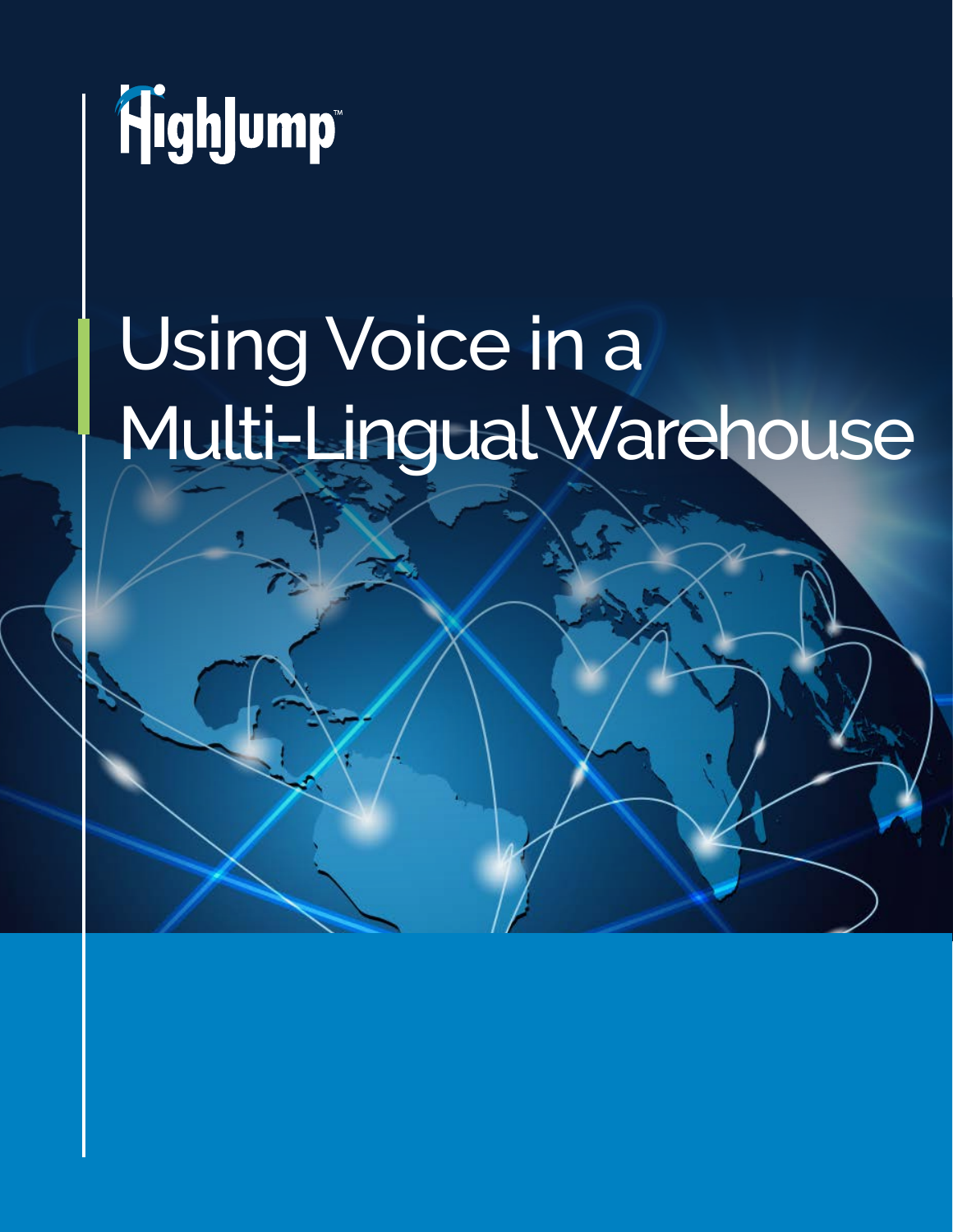# Highlump

## **Introduction**

Today's warehouse has become a melting pot of different cultures, races, and languages, which can cause a unique challenge when trying to implement voice. There is a common misconception that having workers that speak different languages (or even speak with heavy accents) will disqualify you from using voice in the warehouse, but that couldn't be further from the truth. Vocollect Voice provides a large amount of flexibility when designing your voice system, regardless of the diversity of your warehouse.

## **The Technology**

With voice, workers are hands-free and eyes-free, with the voice system feeding instructions from your WMS to your worker through a headset. The headset provides prompts, including the location of the item and the item quantity to be picked, and the worker responds to confirm that they are at the correct location and have picked the items. This allows them to work quickly and efficiently, increasing productivity and accuracy throughout your warehouse, while allowing live updates into your WMS.

The technology behind the Vocollect Voice system lends well to diverse operations. To begin, the recognition engine is language-independent, meaning the system recognizes the responses of the user, not the language it is spoken in. It is also speaker-dependent, which means each user has to

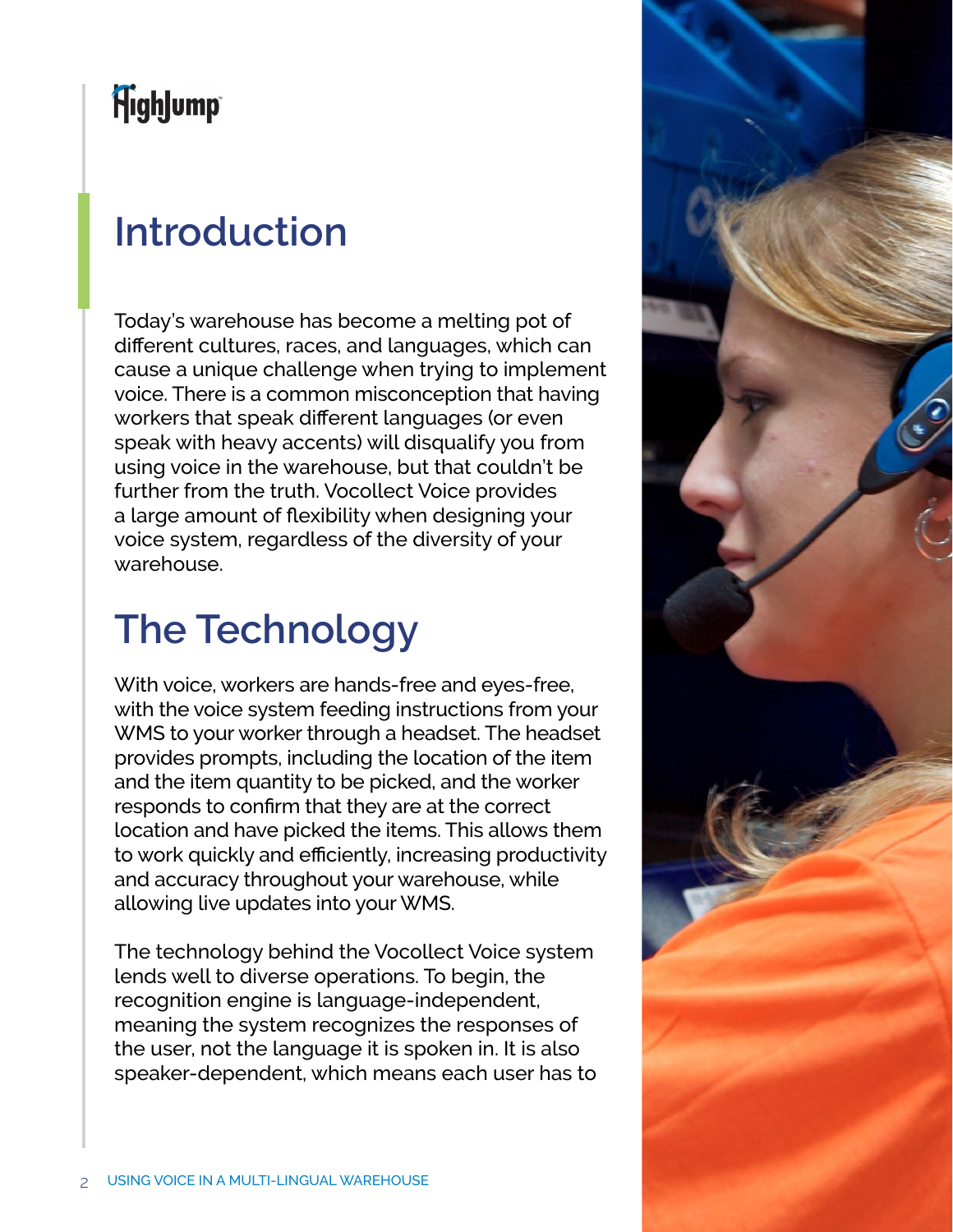## Highlump

train the system to recognize their individual language, dialect, and speech patterns before use. These training sessions are typically 15-30 minutes, and a unique profile is created for each user storing their speech patterns and responses.

#### **If Your Workers All Understand the Same Language…**

For many warehouses, workers will all understand one language, but may struggle to speak it. Vocollect's unique voice-recognition system allows workers to hear the system in any of the 35 different languages offered, and respond in another, as long as the response language is consistent with the voice profile they created during training. This is the most common way to adapt to a multi-lingual warehouse, as it only requires one language to be loaded into the system.

**Example: When training the voice system, one worker could respond "uno" when prompted with "one", "dos" when prompted with "two", and so on. Then, when moving through the warehouse, they would continue to respond in Spanish, while listening in English. Another worker would complete the same training, but respond with "eins" and "zwei".**





#### *Benefits of Voice*

- Up to a 35% productivity increase
- Up to an 85% accuracy increase
- Up to a 67% training time decrease
- Up to a 50% turnover decrease
- Decrease in damaged items
- Increase in worker safety